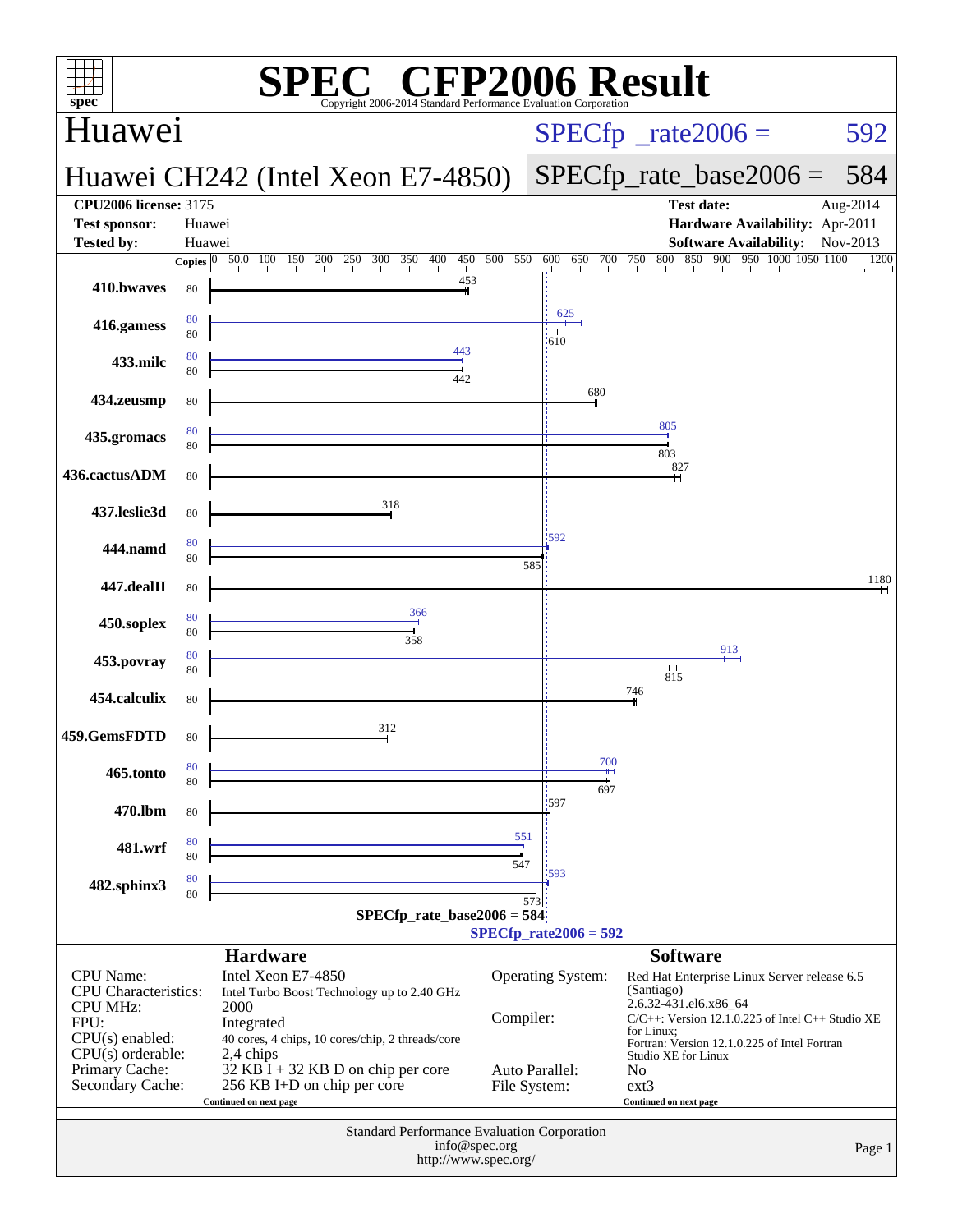| SPECCEP2006 Evaluation Corporation<br>$spec^*$                                                                                                                                                                              |                  |                |       |                               |       |                                                                                                                                                  |                      |               |                           |              |                                                                                       |              |                |                      |
|-----------------------------------------------------------------------------------------------------------------------------------------------------------------------------------------------------------------------------|------------------|----------------|-------|-------------------------------|-------|--------------------------------------------------------------------------------------------------------------------------------------------------|----------------------|---------------|---------------------------|--------------|---------------------------------------------------------------------------------------|--------------|----------------|----------------------|
| Huawei                                                                                                                                                                                                                      |                  |                |       |                               |       |                                                                                                                                                  | $SPECfp\_rate2006 =$ |               |                           |              |                                                                                       | 592          |                |                      |
| Huawei CH242 (Intel Xeon E7-4850)                                                                                                                                                                                           |                  |                |       |                               |       |                                                                                                                                                  |                      |               | $SPECfp_rate\_base2006 =$ |              |                                                                                       |              |                | 584                  |
| <b>CPU2006 license: 3175</b><br><b>Test sponsor:</b><br><b>Tested by:</b>                                                                                                                                                   | Huawei<br>Huawei |                |       |                               |       |                                                                                                                                                  |                      |               |                           |              | <b>Test date:</b><br>Hardware Availability: Apr-2011<br><b>Software Availability:</b> |              |                | Aug-2014<br>Nov-2013 |
| L3 Cache:<br>24 MB I+D on chip per chip<br>Other Cache:<br>None<br>Memory:<br>256 GB (32 x 8 GB 2Rx4 PC3L-10600R-09, ECC,<br>running at 1067 MHz)<br>Disk Subsystem:<br>1 X 600 GB SAS 10000 RPM<br>Other Hardware:<br>None |                  |                |       |                               |       | Run level 3 (multi-user)<br><b>System State:</b><br><b>Base Pointers:</b><br>32/64-bit<br>Peak Pointers:<br>32/64-bit<br>Other Software:<br>None |                      |               |                           |              |                                                                                       |              |                |                      |
|                                                                                                                                                                                                                             |                  |                |       |                               |       | <b>Results Table</b>                                                                                                                             |                      |               |                           |              |                                                                                       |              |                |                      |
| <b>Benchmark</b>                                                                                                                                                                                                            | <b>Copies</b>    | <b>Seconds</b> | Ratio | <b>Base</b><br><b>Seconds</b> | Ratio | <b>Seconds</b>                                                                                                                                   | Ratio                | <b>Copies</b> | <b>Seconds</b>            | <b>Ratio</b> | <b>Peak</b><br><b>Seconds</b>                                                         | <b>Ratio</b> | <b>Seconds</b> | <b>Ratio</b>         |
| 410.bwayes                                                                                                                                                                                                                  | 80               | 2426           | 448   | 2400                          | 453   | 2395                                                                                                                                             | 454                  | 80            | 2426                      | 448          | 2400                                                                                  | 453          | 2395           | 454                  |
| 416.gamess                                                                                                                                                                                                                  | 80               | 2586           | 606   | 2334                          | 671   | 2569                                                                                                                                             | 610                  | 80            | 2587                      | 606          | 2506                                                                                  | 625          | 2405           | 651                  |
| 433.milc                                                                                                                                                                                                                    | 80               | 1660           | 442   | 1660                          | 442   | 1660                                                                                                                                             | 442                  | 80            | 1659                      | 443          | 1659                                                                                  | 443          | 1660           | 443                  |
| 434.zeusmp                                                                                                                                                                                                                  | 80               | 1076           | 677   | 1071                          | 680   | 1071                                                                                                                                             | 680                  | 80            | 1076                      | 677          | 1071                                                                                  | 680          | 1071           | 680                  |
| 435.gromacs                                                                                                                                                                                                                 | 80               | 711            | 803   | 710                           | 805   | 711                                                                                                                                              | 803                  | 80            | 710                       | 805          | 710                                                                                   | 805          | 710            | 804                  |
| 436.cactusADM                                                                                                                                                                                                               | 80               | 1156           | 827   | 1155                          | 827   | 1172                                                                                                                                             | 816                  | 80            | 1156                      | 827          | 1155                                                                                  | 827          | 1172           | 816                  |
| 437.leslie3d                                                                                                                                                                                                                | 80               | 2366           | 318   | 2370                          | 317   | 2367                                                                                                                                             | 318                  | 80            | 2366                      | 318          | 2370                                                                                  | 317          | 2367           | 318                  |
| 444.namd                                                                                                                                                                                                                    | 80               | 1096           | 585   | 1101                          | 583   | 1096                                                                                                                                             | 585                  | 80            | 1079                      | 595          | 1083                                                                                  | 592          | 1085           | 592                  |
| 447.dealII                                                                                                                                                                                                                  | 80               | 777            | 1180  | 776                           | 1180  | 768                                                                                                                                              | 1190                 | 80            | 777                       | 1180         | 776                                                                                   | 1180         | 768            | 1190                 |
| 450.soplex                                                                                                                                                                                                                  | 80               | 1861           | 359   | 1865                          | 358   | 1863                                                                                                                                             | 358                  | 80            | 1823                      | 366          | 1823                                                                                  | 366          | 1825           | 366                  |
| 453.povray                                                                                                                                                                                                                  | 80               | 528            | 807   | 522                           | 815   | 519                                                                                                                                              | 819                  | 80            | 471                       | 904          | 456                                                                                   | 933          | 466            | 913                  |
| 454.calculix                                                                                                                                                                                                                | 80               | 884            | 746   | 886                           | 745   | 882                                                                                                                                              | 748                  | 80            | 884                       | 746          | 886                                                                                   | 745          | 882            | 748                  |
| 459.GemsFDTD                                                                                                                                                                                                                | 80               | 2724           | 312   | 2724                          | 312   | 2724                                                                                                                                             | 312                  | 80            | 2724                      | 312          | 2724                                                                                  | 312          | 2724           | <u>312</u>           |
| 465.tonto                                                                                                                                                                                                                   | 80               | 1134           | 694   | 1122                          | 702   | 1129                                                                                                                                             | 697                  | 80            | 1110                      | 709          | 1124                                                                                  | 700          | 1130           | 696                  |
| 470.1bm                                                                                                                                                                                                                     | 80               | 1840           | 597   | 1841                          | 597   | 1843                                                                                                                                             | 596                  | 80            | 1840                      | 597          | 1841                                                                                  | 597          | 1843           | 596                  |
| 481.wrf                                                                                                                                                                                                                     | 80               | 1633           | 547   | 1633                          | 547   | 1638                                                                                                                                             | 545                  | 80            | 1621                      | 551          | 1622                                                                                  | 551          | 1623           | 550                  |

[482.sphinx3](http://www.spec.org/auto/cpu2006/Docs/482.sphinx3.html) 80 2725 572 2722 573 **[2722](http://www.spec.org/auto/cpu2006/Docs/result-fields.html#Median) [573](http://www.spec.org/auto/cpu2006/Docs/result-fields.html#Median)** 80 2627 593 **[2629](http://www.spec.org/auto/cpu2006/Docs/result-fields.html#Median) [593](http://www.spec.org/auto/cpu2006/Docs/result-fields.html#Median)** 2634 592 Results appear in the [order in which they were run.](http://www.spec.org/auto/cpu2006/Docs/result-fields.html#RunOrder) Bold underlined text [indicates a median measurement.](http://www.spec.org/auto/cpu2006/Docs/result-fields.html#Median)

#### **[Submit Notes](http://www.spec.org/auto/cpu2006/Docs/result-fields.html#SubmitNotes)**

The config file option 'submit' was used.

### **[Operating System Notes](http://www.spec.org/auto/cpu2006/Docs/result-fields.html#OperatingSystemNotes)**

 'ulimit -s unlimited' was used to set the stacksize to unlimited prior to run 'mount -t hugetlbfs nodev /mnt/hugepages' was used to enable large pages echo 21600 > /proc/sys/vm/nr\_hugepages export HUGETLB\_MORECORE=yes export LD\_PRELOAD=/usr/lib64/libhugetlbfs.so

> Standard Performance Evaluation Corporation [info@spec.org](mailto:info@spec.org) <http://www.spec.org/>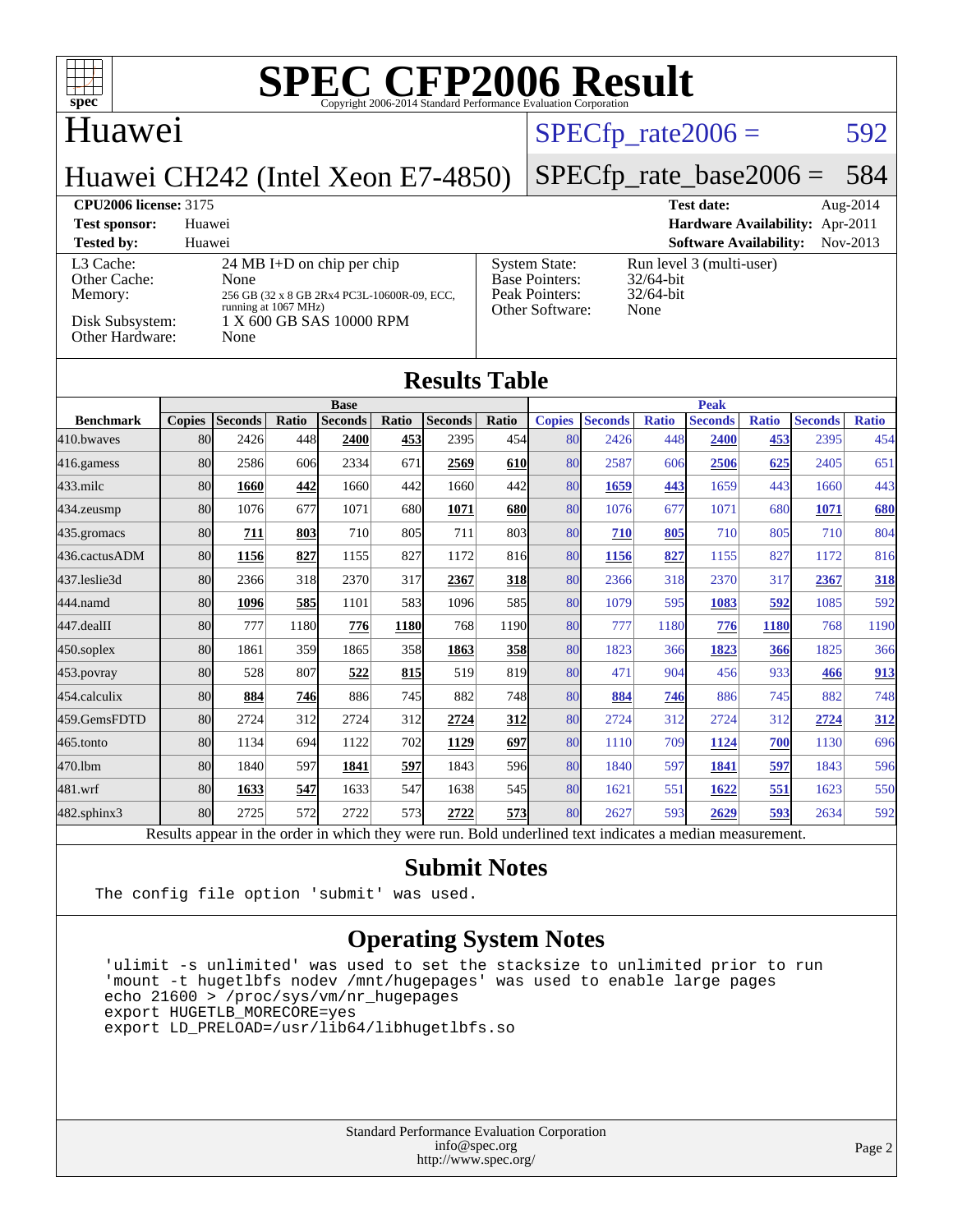

### Huawei

 $SPECTp\_rate2006 = 592$ 

[SPECfp\\_rate\\_base2006 =](http://www.spec.org/auto/cpu2006/Docs/result-fields.html#SPECfpratebase2006) 584

### Huawei CH242 (Intel Xeon E7-4850)

**[Tested by:](http://www.spec.org/auto/cpu2006/Docs/result-fields.html#Testedby)** Huawei **[Software Availability:](http://www.spec.org/auto/cpu2006/Docs/result-fields.html#SoftwareAvailability)** Nov-2013

**[CPU2006 license:](http://www.spec.org/auto/cpu2006/Docs/result-fields.html#CPU2006license)** 3175 **[Test date:](http://www.spec.org/auto/cpu2006/Docs/result-fields.html#Testdate)** Aug-2014 **[Test sponsor:](http://www.spec.org/auto/cpu2006/Docs/result-fields.html#Testsponsor)** Huawei **[Hardware Availability:](http://www.spec.org/auto/cpu2006/Docs/result-fields.html#HardwareAvailability)** Apr-2011

#### **[Platform Notes](http://www.spec.org/auto/cpu2006/Docs/result-fields.html#PlatformNotes)**

Standard Performance Evaluation Corporation [info@spec.org](mailto:info@spec.org) <http://www.spec.org/> BIOS Settings: Power Management = Maximum Performance (Default = Active Power Controller) Sysinfo program /spec/config/sysinfo.rev6800 \$Rev: 6800 \$ \$Date:: 2011-10-11 #\$ 6f2ebdff5032aaa42e583f96b07f99d3 running on localhost.localdomain Tue Aug 19 12:20:56 2014 This section contains SUT (System Under Test) info as seen by some common utilities. To remove or add to this section, see: <http://www.spec.org/cpu2006/Docs/config.html#sysinfo> From /proc/cpuinfo model name : Intel(R) Xeon(R) CPU E7- 4850 @ 2.00GHz 4 "physical id"s (chips) 80 "processors" cores, siblings (Caution: counting these is hw and system dependent. The following excerpts from /proc/cpuinfo might not be reliable. Use with caution.) cpu cores : 10 siblings : 20 physical 0: cores 0 1 2 8 9 16 17 18 24 25 physical 1: cores 0 1 2 8 9 16 17 18 24 25 physical 2: cores 0 1 2 8 9 16 17 18 24 25 physical 3: cores 0 1 2 8 9 16 17 18 24 25 cache size : 24576 KB From /proc/meminfo MemTotal: 264375580 kB HugePages\_Total: 0<br>Hugepagesize: 2048 kB Hugepagesize: /usr/bin/lsb\_release -d Red Hat Enterprise Linux Server release 6.5 (Santiago) From /etc/\*release\* /etc/\*version\* redhat-release: Red Hat Enterprise Linux Server release 6.5 (Santiago) system-release: Red Hat Enterprise Linux Server release 6.5 (Santiago) system-release-cpe: cpe:/o:redhat:enterprise\_linux:6server:ga:server uname -a: Linux localhost.localdomain 2.6.32-431.el6.x86\_64 #1 SMP Sun Nov 10 22:19:54 EST 2013 x86 64 x86 64 x86 64 GNU/Linux run-level 3 Aug 19 12:15 SPEC is set to: /spec Filesystem Type Size Used Avail Use% Mounted on<br>
/dev/sda2 ext3 547G 176G 344G 34% / /dev/sda2 ext3 547G 176G 344G 34% / Additional information from dmidecode: Memory: 32x RAMAXEL RMS6031EC64FAF1333 8 GB 1067 MHz 2 rank Continued on next page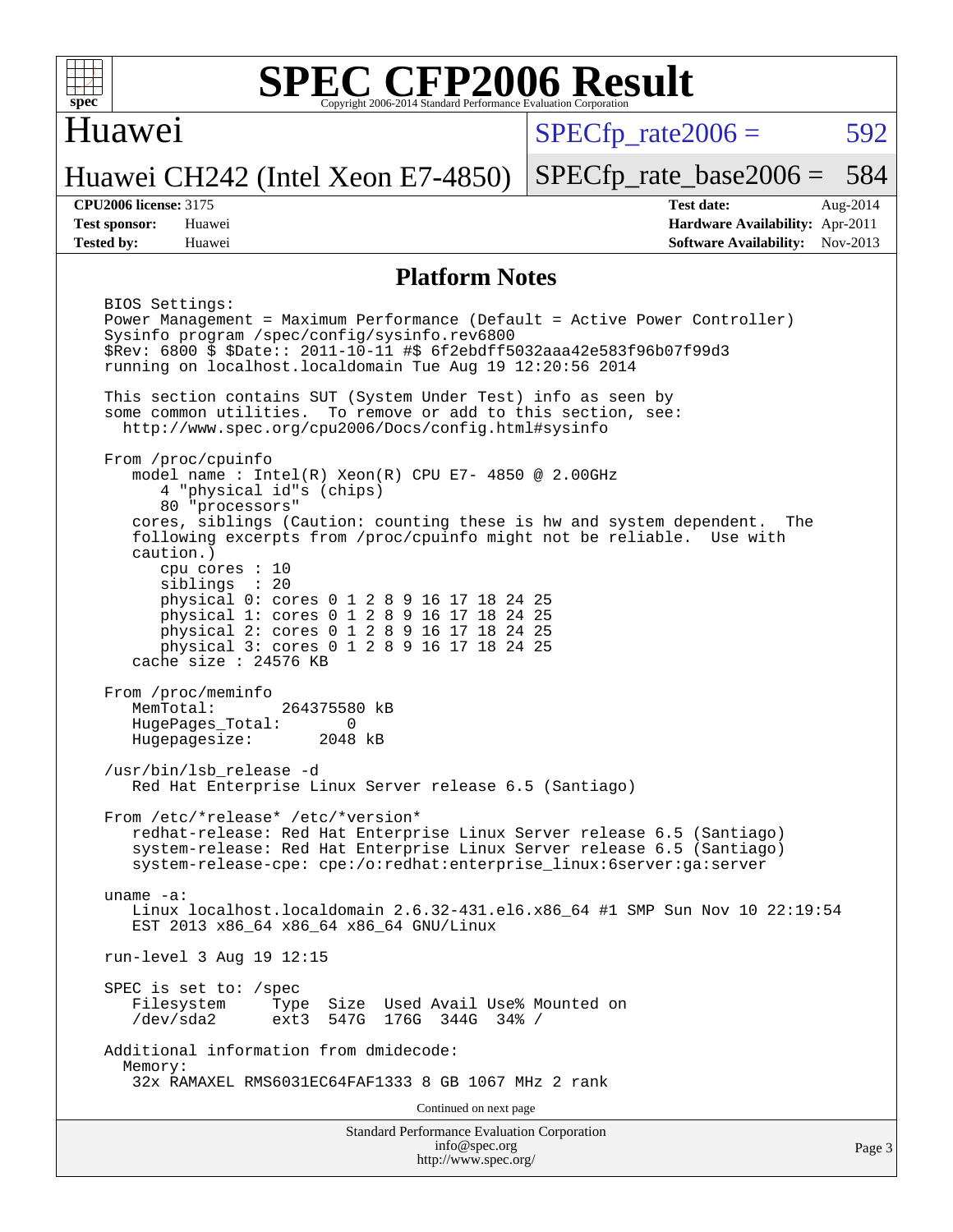

### Huawei

 $SPECTp_rate2006 = 592$ 

### Huawei CH242 (Intel Xeon E7-4850)

**[Tested by:](http://www.spec.org/auto/cpu2006/Docs/result-fields.html#Testedby)** Huawei **[Software Availability:](http://www.spec.org/auto/cpu2006/Docs/result-fields.html#SoftwareAvailability)** Nov-2013

[SPECfp\\_rate\\_base2006 =](http://www.spec.org/auto/cpu2006/Docs/result-fields.html#SPECfpratebase2006) 584 **[CPU2006 license:](http://www.spec.org/auto/cpu2006/Docs/result-fields.html#CPU2006license)** 3175 **[Test date:](http://www.spec.org/auto/cpu2006/Docs/result-fields.html#Testdate)** Aug-2014 **[Test sponsor:](http://www.spec.org/auto/cpu2006/Docs/result-fields.html#Testsponsor)** Huawei **[Hardware Availability:](http://www.spec.org/auto/cpu2006/Docs/result-fields.html#HardwareAvailability)** Apr-2011

**[Platform Notes \(Continued\)](http://www.spec.org/auto/cpu2006/Docs/result-fields.html#PlatformNotes)**

(End of data from sysinfo program)

#### **[General Notes](http://www.spec.org/auto/cpu2006/Docs/result-fields.html#GeneralNotes)**

Environment variables set by runspec before the start of the run:  $KMP_A$ FFINITY = "granularity=fine, compact, 0, 1" LD\_LIBRARY\_PATH = "/spec/libs/32:/spec/libs/64"

### **[Base Compiler Invocation](http://www.spec.org/auto/cpu2006/Docs/result-fields.html#BaseCompilerInvocation)**

[C benchmarks](http://www.spec.org/auto/cpu2006/Docs/result-fields.html#Cbenchmarks):  $\text{icc}$   $-\text{m64}$ 

[C++ benchmarks:](http://www.spec.org/auto/cpu2006/Docs/result-fields.html#CXXbenchmarks) [icpc -m64](http://www.spec.org/cpu2006/results/res2014q3/cpu2006-20140903-31176.flags.html#user_CXXbase_intel_icpc_64bit_bedb90c1146cab66620883ef4f41a67e)

[Fortran benchmarks](http://www.spec.org/auto/cpu2006/Docs/result-fields.html#Fortranbenchmarks): [ifort -m64](http://www.spec.org/cpu2006/results/res2014q3/cpu2006-20140903-31176.flags.html#user_FCbase_intel_ifort_64bit_ee9d0fb25645d0210d97eb0527dcc06e)

[Benchmarks using both Fortran and C](http://www.spec.org/auto/cpu2006/Docs/result-fields.html#BenchmarksusingbothFortranandC):<br>icc -m64 ifort -m64  $-m64$  ifort  $-m64$ 

### **[Base Portability Flags](http://www.spec.org/auto/cpu2006/Docs/result-fields.html#BasePortabilityFlags)**

| 410.bwaves: -DSPEC CPU LP64                 |                                                                |
|---------------------------------------------|----------------------------------------------------------------|
| 416.gamess: -DSPEC_CPU_LP64                 |                                                                |
| 433.milc: -DSPEC CPU LP64                   |                                                                |
| 434.zeusmp: -DSPEC_CPU_LP64                 |                                                                |
| 435.gromacs: -DSPEC_CPU_LP64 -nofor_main    |                                                                |
| 436.cactusADM: -DSPEC CPU LP64 -nofor main  |                                                                |
| 437.leslie3d: -DSPEC CPU LP64               |                                                                |
| 444.namd: -DSPEC CPU LP64                   |                                                                |
| 447.dealII: -DSPEC CPU LP64                 |                                                                |
| 450.soplex: -DSPEC_CPU_LP64                 |                                                                |
| 453.povray: -DSPEC_CPU_LP64                 |                                                                |
| 454.calculix: - DSPEC CPU LP64 - nofor main |                                                                |
| 459. GemsFDTD: - DSPEC CPU LP64             |                                                                |
| 465.tonto: -DSPEC CPU LP64                  |                                                                |
| 470.1bm: - DSPEC CPU LP64                   |                                                                |
|                                             | 481.wrf: -DSPEC_CPU_LP64 -DSPEC_CPU_CASE_FLAG -DSPEC_CPU_LINUX |
| 482.sphinx3: -DSPEC_CPU_LP64                |                                                                |

Page 4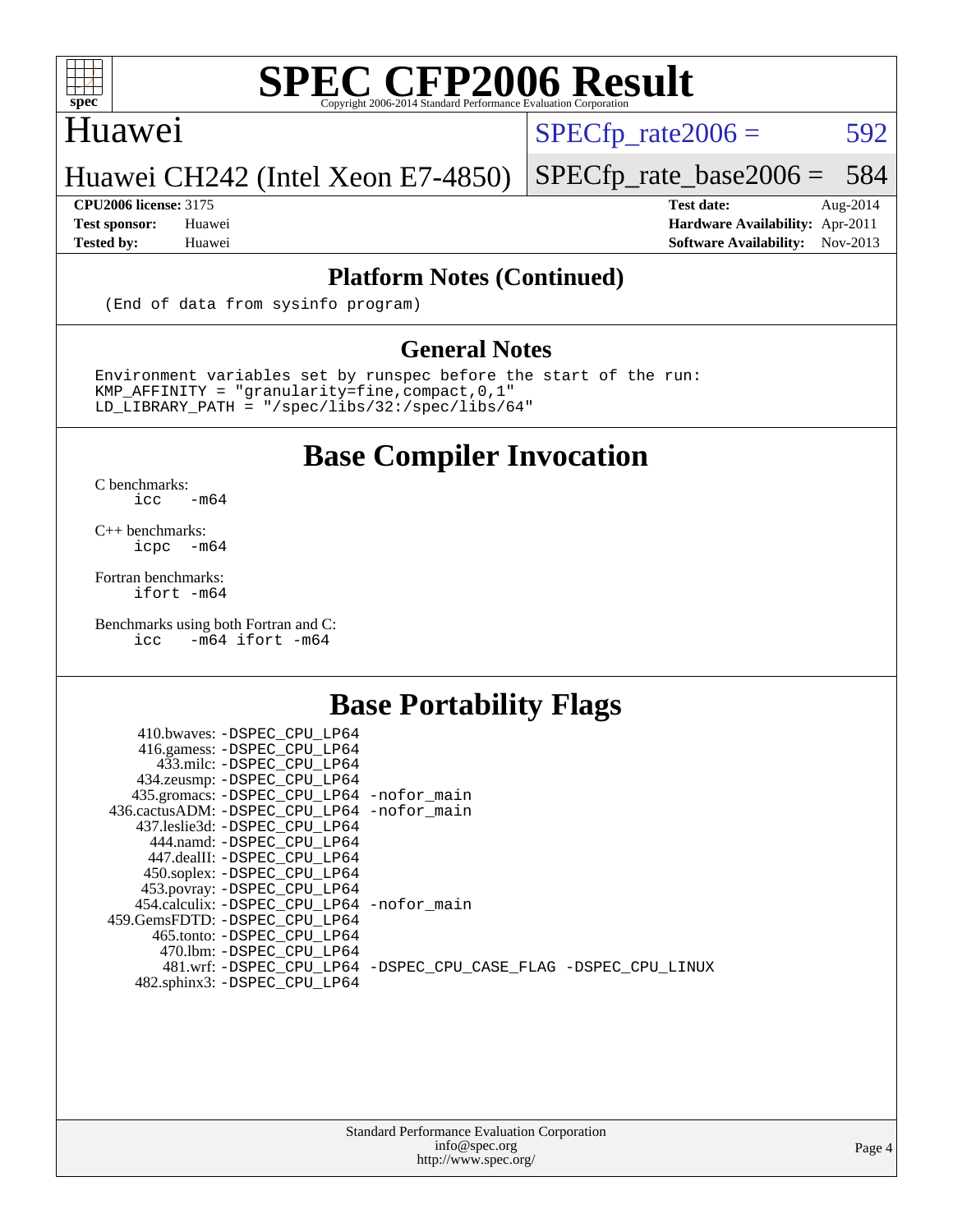

### Huawei

 $SPECTp\_rate2006 = 592$ 

Huawei CH242 (Intel Xeon E7-4850)

**[Test sponsor:](http://www.spec.org/auto/cpu2006/Docs/result-fields.html#Testsponsor)** Huawei **[Hardware Availability:](http://www.spec.org/auto/cpu2006/Docs/result-fields.html#HardwareAvailability)** Apr-2011 **[Tested by:](http://www.spec.org/auto/cpu2006/Docs/result-fields.html#Testedby)** Huawei **[Software Availability:](http://www.spec.org/auto/cpu2006/Docs/result-fields.html#SoftwareAvailability)** Nov-2013

[SPECfp\\_rate\\_base2006 =](http://www.spec.org/auto/cpu2006/Docs/result-fields.html#SPECfpratebase2006) 584 **[CPU2006 license:](http://www.spec.org/auto/cpu2006/Docs/result-fields.html#CPU2006license)** 3175 **[Test date:](http://www.spec.org/auto/cpu2006/Docs/result-fields.html#Testdate)** Aug-2014

### **[Base Optimization Flags](http://www.spec.org/auto/cpu2006/Docs/result-fields.html#BaseOptimizationFlags)**

[C benchmarks](http://www.spec.org/auto/cpu2006/Docs/result-fields.html#Cbenchmarks):

[-xSSE4.2](http://www.spec.org/cpu2006/results/res2014q3/cpu2006-20140903-31176.flags.html#user_CCbase_f-xSSE42_f91528193cf0b216347adb8b939d4107) [-ipo](http://www.spec.org/cpu2006/results/res2014q3/cpu2006-20140903-31176.flags.html#user_CCbase_f-ipo) [-O3](http://www.spec.org/cpu2006/results/res2014q3/cpu2006-20140903-31176.flags.html#user_CCbase_f-O3) [-no-prec-div](http://www.spec.org/cpu2006/results/res2014q3/cpu2006-20140903-31176.flags.html#user_CCbase_f-no-prec-div) [-static](http://www.spec.org/cpu2006/results/res2014q3/cpu2006-20140903-31176.flags.html#user_CCbase_f-static) [-opt-prefetch](http://www.spec.org/cpu2006/results/res2014q3/cpu2006-20140903-31176.flags.html#user_CCbase_f-opt-prefetch) [-auto-p32](http://www.spec.org/cpu2006/results/res2014q3/cpu2006-20140903-31176.flags.html#user_CCbase_f-auto-p32) [-ansi-alias](http://www.spec.org/cpu2006/results/res2014q3/cpu2006-20140903-31176.flags.html#user_CCbase_f-ansi-alias) [-opt-mem-layout-trans=3](http://www.spec.org/cpu2006/results/res2014q3/cpu2006-20140903-31176.flags.html#user_CCbase_f-opt-mem-layout-trans_a7b82ad4bd7abf52556d4961a2ae94d5)

[C++ benchmarks:](http://www.spec.org/auto/cpu2006/Docs/result-fields.html#CXXbenchmarks)

[-xSSE4.2](http://www.spec.org/cpu2006/results/res2014q3/cpu2006-20140903-31176.flags.html#user_CXXbase_f-xSSE42_f91528193cf0b216347adb8b939d4107) [-ipo](http://www.spec.org/cpu2006/results/res2014q3/cpu2006-20140903-31176.flags.html#user_CXXbase_f-ipo) [-O3](http://www.spec.org/cpu2006/results/res2014q3/cpu2006-20140903-31176.flags.html#user_CXXbase_f-O3) [-no-prec-div](http://www.spec.org/cpu2006/results/res2014q3/cpu2006-20140903-31176.flags.html#user_CXXbase_f-no-prec-div) [-static](http://www.spec.org/cpu2006/results/res2014q3/cpu2006-20140903-31176.flags.html#user_CXXbase_f-static) [-opt-prefetch](http://www.spec.org/cpu2006/results/res2014q3/cpu2006-20140903-31176.flags.html#user_CXXbase_f-opt-prefetch) [-auto-p32](http://www.spec.org/cpu2006/results/res2014q3/cpu2006-20140903-31176.flags.html#user_CXXbase_f-auto-p32) [-ansi-alias](http://www.spec.org/cpu2006/results/res2014q3/cpu2006-20140903-31176.flags.html#user_CXXbase_f-ansi-alias) [-opt-mem-layout-trans=3](http://www.spec.org/cpu2006/results/res2014q3/cpu2006-20140903-31176.flags.html#user_CXXbase_f-opt-mem-layout-trans_a7b82ad4bd7abf52556d4961a2ae94d5)

[Fortran benchmarks](http://www.spec.org/auto/cpu2006/Docs/result-fields.html#Fortranbenchmarks):

[-xSSE4.2](http://www.spec.org/cpu2006/results/res2014q3/cpu2006-20140903-31176.flags.html#user_FCbase_f-xSSE42_f91528193cf0b216347adb8b939d4107) [-ipo](http://www.spec.org/cpu2006/results/res2014q3/cpu2006-20140903-31176.flags.html#user_FCbase_f-ipo) [-O3](http://www.spec.org/cpu2006/results/res2014q3/cpu2006-20140903-31176.flags.html#user_FCbase_f-O3) [-no-prec-div](http://www.spec.org/cpu2006/results/res2014q3/cpu2006-20140903-31176.flags.html#user_FCbase_f-no-prec-div) [-static](http://www.spec.org/cpu2006/results/res2014q3/cpu2006-20140903-31176.flags.html#user_FCbase_f-static) [-opt-prefetch](http://www.spec.org/cpu2006/results/res2014q3/cpu2006-20140903-31176.flags.html#user_FCbase_f-opt-prefetch)

[Benchmarks using both Fortran and C](http://www.spec.org/auto/cpu2006/Docs/result-fields.html#BenchmarksusingbothFortranandC):

[-xSSE4.2](http://www.spec.org/cpu2006/results/res2014q3/cpu2006-20140903-31176.flags.html#user_CC_FCbase_f-xSSE42_f91528193cf0b216347adb8b939d4107) [-ipo](http://www.spec.org/cpu2006/results/res2014q3/cpu2006-20140903-31176.flags.html#user_CC_FCbase_f-ipo) [-O3](http://www.spec.org/cpu2006/results/res2014q3/cpu2006-20140903-31176.flags.html#user_CC_FCbase_f-O3) [-no-prec-div](http://www.spec.org/cpu2006/results/res2014q3/cpu2006-20140903-31176.flags.html#user_CC_FCbase_f-no-prec-div) [-static](http://www.spec.org/cpu2006/results/res2014q3/cpu2006-20140903-31176.flags.html#user_CC_FCbase_f-static) [-opt-prefetch](http://www.spec.org/cpu2006/results/res2014q3/cpu2006-20140903-31176.flags.html#user_CC_FCbase_f-opt-prefetch) [-auto-p32](http://www.spec.org/cpu2006/results/res2014q3/cpu2006-20140903-31176.flags.html#user_CC_FCbase_f-auto-p32) [-ansi-alias](http://www.spec.org/cpu2006/results/res2014q3/cpu2006-20140903-31176.flags.html#user_CC_FCbase_f-ansi-alias) [-opt-mem-layout-trans=3](http://www.spec.org/cpu2006/results/res2014q3/cpu2006-20140903-31176.flags.html#user_CC_FCbase_f-opt-mem-layout-trans_a7b82ad4bd7abf52556d4961a2ae94d5)

### **[Peak Compiler Invocation](http://www.spec.org/auto/cpu2006/Docs/result-fields.html#PeakCompilerInvocation)**

[C benchmarks \(except as noted below\)](http://www.spec.org/auto/cpu2006/Docs/result-fields.html#Cbenchmarksexceptasnotedbelow):  $\text{icc}$  -m64

482.sphinx3: [icc -m32](http://www.spec.org/cpu2006/results/res2014q3/cpu2006-20140903-31176.flags.html#user_peakCCLD482_sphinx3_intel_icc_a6a621f8d50482236b970c6ac5f55f93)

[C++ benchmarks \(except as noted below\):](http://www.spec.org/auto/cpu2006/Docs/result-fields.html#CXXbenchmarksexceptasnotedbelow) [icpc -m64](http://www.spec.org/cpu2006/results/res2014q3/cpu2006-20140903-31176.flags.html#user_CXXpeak_intel_icpc_64bit_bedb90c1146cab66620883ef4f41a67e)

450.soplex: [icpc -m32](http://www.spec.org/cpu2006/results/res2014q3/cpu2006-20140903-31176.flags.html#user_peakCXXLD450_soplex_intel_icpc_4e5a5ef1a53fd332b3c49e69c3330699)

[Fortran benchmarks](http://www.spec.org/auto/cpu2006/Docs/result-fields.html#Fortranbenchmarks): [ifort -m64](http://www.spec.org/cpu2006/results/res2014q3/cpu2006-20140903-31176.flags.html#user_FCpeak_intel_ifort_64bit_ee9d0fb25645d0210d97eb0527dcc06e)

[Benchmarks using both Fortran and C](http://www.spec.org/auto/cpu2006/Docs/result-fields.html#BenchmarksusingbothFortranandC): [icc -m64](http://www.spec.org/cpu2006/results/res2014q3/cpu2006-20140903-31176.flags.html#user_CC_FCpeak_intel_icc_64bit_0b7121f5ab7cfabee23d88897260401c) [ifort -m64](http://www.spec.org/cpu2006/results/res2014q3/cpu2006-20140903-31176.flags.html#user_CC_FCpeak_intel_ifort_64bit_ee9d0fb25645d0210d97eb0527dcc06e)

### **[Peak Portability Flags](http://www.spec.org/auto/cpu2006/Docs/result-fields.html#PeakPortabilityFlags)**

 410.bwaves: [-DSPEC\\_CPU\\_LP64](http://www.spec.org/cpu2006/results/res2014q3/cpu2006-20140903-31176.flags.html#suite_peakPORTABILITY410_bwaves_DSPEC_CPU_LP64) 416.gamess: [-DSPEC\\_CPU\\_LP64](http://www.spec.org/cpu2006/results/res2014q3/cpu2006-20140903-31176.flags.html#suite_peakPORTABILITY416_gamess_DSPEC_CPU_LP64) 433.milc: [-DSPEC\\_CPU\\_LP64](http://www.spec.org/cpu2006/results/res2014q3/cpu2006-20140903-31176.flags.html#suite_peakPORTABILITY433_milc_DSPEC_CPU_LP64) 434.zeusmp: [-DSPEC\\_CPU\\_LP64](http://www.spec.org/cpu2006/results/res2014q3/cpu2006-20140903-31176.flags.html#suite_peakPORTABILITY434_zeusmp_DSPEC_CPU_LP64) 435.gromacs: [-DSPEC\\_CPU\\_LP64](http://www.spec.org/cpu2006/results/res2014q3/cpu2006-20140903-31176.flags.html#suite_peakPORTABILITY435_gromacs_DSPEC_CPU_LP64) [-nofor\\_main](http://www.spec.org/cpu2006/results/res2014q3/cpu2006-20140903-31176.flags.html#user_peakLDPORTABILITY435_gromacs_f-nofor_main) 436.cactusADM: [-DSPEC\\_CPU\\_LP64](http://www.spec.org/cpu2006/results/res2014q3/cpu2006-20140903-31176.flags.html#suite_peakPORTABILITY436_cactusADM_DSPEC_CPU_LP64) [-nofor\\_main](http://www.spec.org/cpu2006/results/res2014q3/cpu2006-20140903-31176.flags.html#user_peakLDPORTABILITY436_cactusADM_f-nofor_main) 437.leslie3d: [-DSPEC\\_CPU\\_LP64](http://www.spec.org/cpu2006/results/res2014q3/cpu2006-20140903-31176.flags.html#suite_peakPORTABILITY437_leslie3d_DSPEC_CPU_LP64) 444.namd: [-DSPEC\\_CPU\\_LP64](http://www.spec.org/cpu2006/results/res2014q3/cpu2006-20140903-31176.flags.html#suite_peakPORTABILITY444_namd_DSPEC_CPU_LP64) 447.dealII: [-DSPEC\\_CPU\\_LP64](http://www.spec.org/cpu2006/results/res2014q3/cpu2006-20140903-31176.flags.html#suite_peakPORTABILITY447_dealII_DSPEC_CPU_LP64) 453.povray: [-DSPEC\\_CPU\\_LP64](http://www.spec.org/cpu2006/results/res2014q3/cpu2006-20140903-31176.flags.html#suite_peakPORTABILITY453_povray_DSPEC_CPU_LP64)

Continued on next page

Standard Performance Evaluation Corporation [info@spec.org](mailto:info@spec.org) <http://www.spec.org/>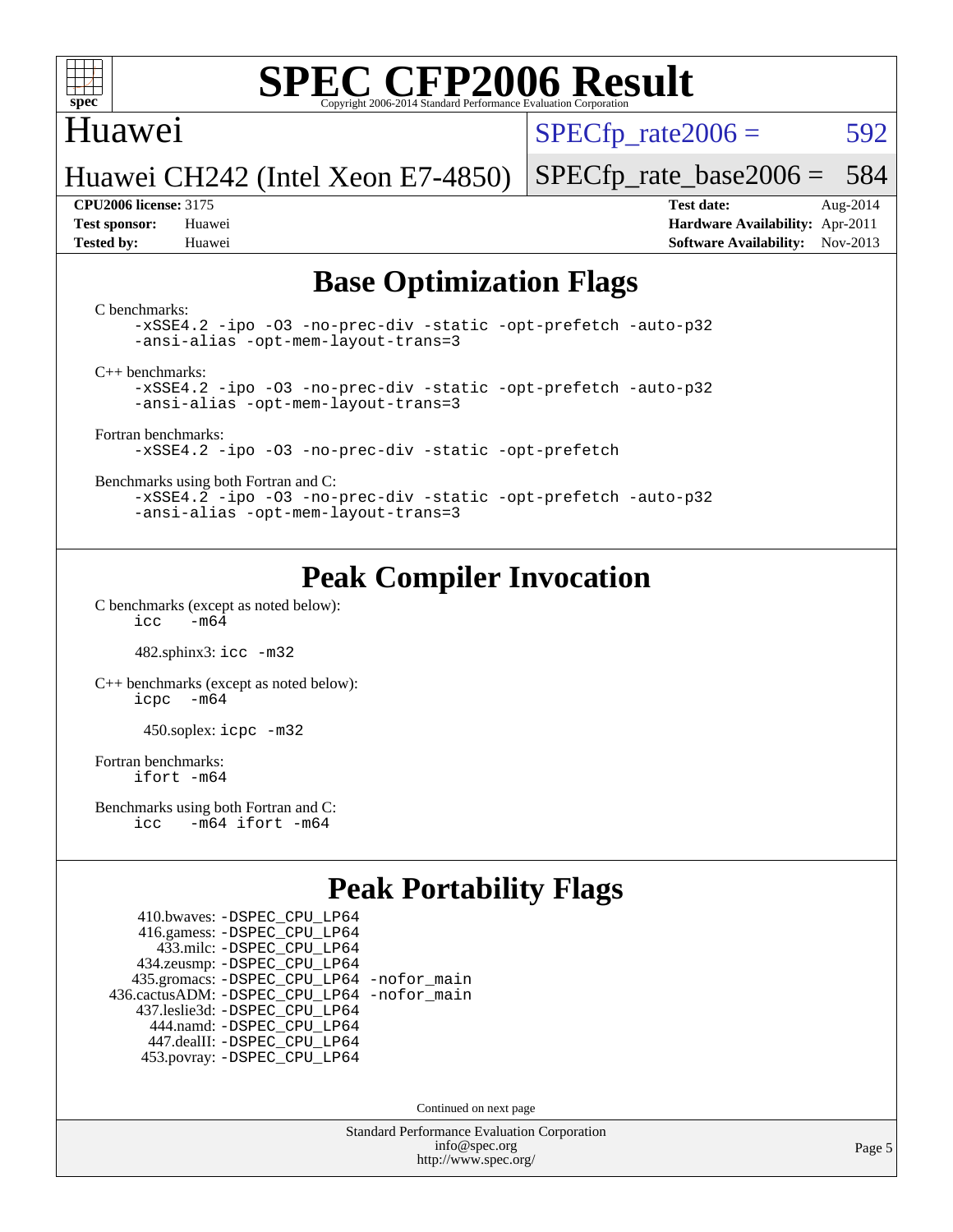

### Huawei

 $SPECTp\_rate2006 = 592$ 

Huawei CH242 (Intel Xeon E7-4850)

 $SPECTp\_rate\_base2006 = 584$ 

**[CPU2006 license:](http://www.spec.org/auto/cpu2006/Docs/result-fields.html#CPU2006license)** 3175 **[Test date:](http://www.spec.org/auto/cpu2006/Docs/result-fields.html#Testdate)** Aug-2014 **[Test sponsor:](http://www.spec.org/auto/cpu2006/Docs/result-fields.html#Testsponsor)** Huawei **[Hardware Availability:](http://www.spec.org/auto/cpu2006/Docs/result-fields.html#HardwareAvailability)** Apr-2011 **[Tested by:](http://www.spec.org/auto/cpu2006/Docs/result-fields.html#Testedby)** Huawei **[Software Availability:](http://www.spec.org/auto/cpu2006/Docs/result-fields.html#SoftwareAvailability)** Nov-2013

### **[Peak Portability Flags \(Continued\)](http://www.spec.org/auto/cpu2006/Docs/result-fields.html#PeakPortabilityFlags)**

 454.calculix: [-DSPEC\\_CPU\\_LP64](http://www.spec.org/cpu2006/results/res2014q3/cpu2006-20140903-31176.flags.html#suite_peakPORTABILITY454_calculix_DSPEC_CPU_LP64) [-nofor\\_main](http://www.spec.org/cpu2006/results/res2014q3/cpu2006-20140903-31176.flags.html#user_peakLDPORTABILITY454_calculix_f-nofor_main) 459.GemsFDTD: [-DSPEC\\_CPU\\_LP64](http://www.spec.org/cpu2006/results/res2014q3/cpu2006-20140903-31176.flags.html#suite_peakPORTABILITY459_GemsFDTD_DSPEC_CPU_LP64) 465.tonto: [-DSPEC\\_CPU\\_LP64](http://www.spec.org/cpu2006/results/res2014q3/cpu2006-20140903-31176.flags.html#suite_peakPORTABILITY465_tonto_DSPEC_CPU_LP64) 470.lbm: [-DSPEC\\_CPU\\_LP64](http://www.spec.org/cpu2006/results/res2014q3/cpu2006-20140903-31176.flags.html#suite_peakPORTABILITY470_lbm_DSPEC_CPU_LP64) 481.wrf: [-DSPEC\\_CPU\\_LP64](http://www.spec.org/cpu2006/results/res2014q3/cpu2006-20140903-31176.flags.html#suite_peakPORTABILITY481_wrf_DSPEC_CPU_LP64) [-DSPEC\\_CPU\\_CASE\\_FLAG](http://www.spec.org/cpu2006/results/res2014q3/cpu2006-20140903-31176.flags.html#b481.wrf_peakCPORTABILITY_DSPEC_CPU_CASE_FLAG) [-DSPEC\\_CPU\\_LINUX](http://www.spec.org/cpu2006/results/res2014q3/cpu2006-20140903-31176.flags.html#b481.wrf_peakCPORTABILITY_DSPEC_CPU_LINUX)

### **[Peak Optimization Flags](http://www.spec.org/auto/cpu2006/Docs/result-fields.html#PeakOptimizationFlags)**

[C benchmarks](http://www.spec.org/auto/cpu2006/Docs/result-fields.html#Cbenchmarks):

 $433$ .milc:  $-xSSE4$ .  $2(pass 2)$  [-prof-gen](http://www.spec.org/cpu2006/results/res2014q3/cpu2006-20140903-31176.flags.html#user_peakPASS1_CFLAGSPASS1_LDFLAGS433_milc_prof_gen_e43856698f6ca7b7e442dfd80e94a8fc)(pass 1) [-ipo](http://www.spec.org/cpu2006/results/res2014q3/cpu2006-20140903-31176.flags.html#user_peakPASS2_CFLAGSPASS2_LDFLAGS433_milc_f-ipo)(pass 2) -03(pass 2) [-no-prec-div](http://www.spec.org/cpu2006/results/res2014q3/cpu2006-20140903-31176.flags.html#user_peakPASS2_CFLAGSPASS2_LDFLAGS433_milc_f-no-prec-div)(pass 2) [-opt-mem-layout-trans=3](http://www.spec.org/cpu2006/results/res2014q3/cpu2006-20140903-31176.flags.html#user_peakPASS2_CFLAGS433_milc_f-opt-mem-layout-trans_a7b82ad4bd7abf52556d4961a2ae94d5)(pass 2) [-prof-use](http://www.spec.org/cpu2006/results/res2014q3/cpu2006-20140903-31176.flags.html#user_peakPASS2_CFLAGSPASS2_LDFLAGS433_milc_prof_use_bccf7792157ff70d64e32fe3e1250b55)(pass 2) [-static](http://www.spec.org/cpu2006/results/res2014q3/cpu2006-20140903-31176.flags.html#user_peakOPTIMIZE433_milc_f-static) [-auto-ilp32](http://www.spec.org/cpu2006/results/res2014q3/cpu2006-20140903-31176.flags.html#user_peakCOPTIMIZE433_milc_f-auto-ilp32)

 $470$ .lbm: basepeak = yes

```
 482.sphinx3: -xSSE4.2 -ipo -O3 -no-prec-div -opt-mem-layout-trans=3
         -unroll2
```
[C++ benchmarks:](http://www.spec.org/auto/cpu2006/Docs/result-fields.html#CXXbenchmarks)

 444.namd: [-xSSE4.2](http://www.spec.org/cpu2006/results/res2014q3/cpu2006-20140903-31176.flags.html#user_peakPASS2_CXXFLAGSPASS2_LDFLAGS444_namd_f-xSSE42_f91528193cf0b216347adb8b939d4107)(pass 2) [-prof-gen](http://www.spec.org/cpu2006/results/res2014q3/cpu2006-20140903-31176.flags.html#user_peakPASS1_CXXFLAGSPASS1_LDFLAGS444_namd_prof_gen_e43856698f6ca7b7e442dfd80e94a8fc)(pass 1) [-ipo](http://www.spec.org/cpu2006/results/res2014q3/cpu2006-20140903-31176.flags.html#user_peakPASS2_CXXFLAGSPASS2_LDFLAGS444_namd_f-ipo)(pass 2) [-O3](http://www.spec.org/cpu2006/results/res2014q3/cpu2006-20140903-31176.flags.html#user_peakPASS2_CXXFLAGSPASS2_LDFLAGS444_namd_f-O3)(pass 2) [-no-prec-div](http://www.spec.org/cpu2006/results/res2014q3/cpu2006-20140903-31176.flags.html#user_peakPASS2_CXXFLAGSPASS2_LDFLAGS444_namd_f-no-prec-div)(pass 2) [-opt-mem-layout-trans=3](http://www.spec.org/cpu2006/results/res2014q3/cpu2006-20140903-31176.flags.html#user_peakPASS2_CXXFLAGS444_namd_f-opt-mem-layout-trans_a7b82ad4bd7abf52556d4961a2ae94d5)(pass 2) [-prof-use](http://www.spec.org/cpu2006/results/res2014q3/cpu2006-20140903-31176.flags.html#user_peakPASS2_CXXFLAGSPASS2_LDFLAGS444_namd_prof_use_bccf7792157ff70d64e32fe3e1250b55)(pass 2) [-fno-alias](http://www.spec.org/cpu2006/results/res2014q3/cpu2006-20140903-31176.flags.html#user_peakCXXOPTIMIZE444_namd_f-no-alias_694e77f6c5a51e658e82ccff53a9e63a) [-auto-ilp32](http://www.spec.org/cpu2006/results/res2014q3/cpu2006-20140903-31176.flags.html#user_peakCXXOPTIMIZE444_namd_f-auto-ilp32)

 $447$ .dealII: basepeak = yes

 450.soplex: [-xSSE4.2](http://www.spec.org/cpu2006/results/res2014q3/cpu2006-20140903-31176.flags.html#user_peakPASS2_CXXFLAGSPASS2_LDFLAGS450_soplex_f-xSSE42_f91528193cf0b216347adb8b939d4107)(pass 2) [-prof-gen](http://www.spec.org/cpu2006/results/res2014q3/cpu2006-20140903-31176.flags.html#user_peakPASS1_CXXFLAGSPASS1_LDFLAGS450_soplex_prof_gen_e43856698f6ca7b7e442dfd80e94a8fc)(pass 1) [-ipo](http://www.spec.org/cpu2006/results/res2014q3/cpu2006-20140903-31176.flags.html#user_peakPASS2_CXXFLAGSPASS2_LDFLAGS450_soplex_f-ipo)(pass 2) [-O3](http://www.spec.org/cpu2006/results/res2014q3/cpu2006-20140903-31176.flags.html#user_peakPASS2_CXXFLAGSPASS2_LDFLAGS450_soplex_f-O3)(pass 2) [-no-prec-div](http://www.spec.org/cpu2006/results/res2014q3/cpu2006-20140903-31176.flags.html#user_peakPASS2_CXXFLAGSPASS2_LDFLAGS450_soplex_f-no-prec-div)(pass 2) [-opt-mem-layout-trans=3](http://www.spec.org/cpu2006/results/res2014q3/cpu2006-20140903-31176.flags.html#user_peakPASS2_CXXFLAGS450_soplex_f-opt-mem-layout-trans_a7b82ad4bd7abf52556d4961a2ae94d5)(pass 2) [-prof-use](http://www.spec.org/cpu2006/results/res2014q3/cpu2006-20140903-31176.flags.html#user_peakPASS2_CXXFLAGSPASS2_LDFLAGS450_soplex_prof_use_bccf7792157ff70d64e32fe3e1250b55)(pass 2) [-opt-malloc-options=3](http://www.spec.org/cpu2006/results/res2014q3/cpu2006-20140903-31176.flags.html#user_peakOPTIMIZE450_soplex_f-opt-malloc-options_13ab9b803cf986b4ee62f0a5998c2238)

453.povray:  $-xSSE4$ . 2(pass 2)  $-prof-gen(pass 1) -ipo(pass 2) -O3(pass 2)$  $-prof-gen(pass 1) -ipo(pass 2) -O3(pass 2)$  $-prof-gen(pass 1) -ipo(pass 2) -O3(pass 2)$  $-prof-gen(pass 1) -ipo(pass 2) -O3(pass 2)$  $-prof-gen(pass 1) -ipo(pass 2) -O3(pass 2)$  $-prof-gen(pass 1) -ipo(pass 2) -O3(pass 2)$ [-no-prec-div](http://www.spec.org/cpu2006/results/res2014q3/cpu2006-20140903-31176.flags.html#user_peakPASS2_CXXFLAGSPASS2_LDFLAGS453_povray_f-no-prec-div)(pass 2) [-opt-mem-layout-trans=3](http://www.spec.org/cpu2006/results/res2014q3/cpu2006-20140903-31176.flags.html#user_peakPASS2_CXXFLAGS453_povray_f-opt-mem-layout-trans_a7b82ad4bd7abf52556d4961a2ae94d5)(pass 2) [-prof-use](http://www.spec.org/cpu2006/results/res2014q3/cpu2006-20140903-31176.flags.html#user_peakPASS2_CXXFLAGSPASS2_LDFLAGS453_povray_prof_use_bccf7792157ff70d64e32fe3e1250b55)(pass 2) [-unroll4](http://www.spec.org/cpu2006/results/res2014q3/cpu2006-20140903-31176.flags.html#user_peakCXXOPTIMIZE453_povray_f-unroll_4e5e4ed65b7fd20bdcd365bec371b81f) [-ansi-alias](http://www.spec.org/cpu2006/results/res2014q3/cpu2006-20140903-31176.flags.html#user_peakCXXOPTIMIZE453_povray_f-ansi-alias) [-B /usr/share/libhugetlbfs/ -Wl,-melf\\_x86\\_64 -Wl,-hugetlbfs-link=BDT](http://www.spec.org/cpu2006/results/res2014q3/cpu2006-20140903-31176.flags.html#user_peakPASS1_LDOPTPASS2_LDOPT453_povray_link_for_large_pages_64bit_fe1717234df9d3a8c8833ff77218828e)

[Fortran benchmarks](http://www.spec.org/auto/cpu2006/Docs/result-fields.html#Fortranbenchmarks):

 $410.bwaves: basepeak = yes$ 

416.gamess:  $-xSSE4$ . 2(pass 2)  $-prof-gen(pass 1) -ipo(pass 2) -O3(pass 2)$  $-prof-gen(pass 1) -ipo(pass 2) -O3(pass 2)$  $-prof-gen(pass 1) -ipo(pass 2) -O3(pass 2)$  $-prof-gen(pass 1) -ipo(pass 2) -O3(pass 2)$  $-prof-gen(pass 1) -ipo(pass 2) -O3(pass 2)$  $-prof-gen(pass 1) -ipo(pass 2) -O3(pass 2)$  $-$ no-prec-div(pass 2) [-prof-use](http://www.spec.org/cpu2006/results/res2014q3/cpu2006-20140903-31176.flags.html#user_peakPASS2_FFLAGSPASS2_LDFLAGS416_gamess_prof_use_bccf7792157ff70d64e32fe3e1250b55)(pass 2) [-unroll2](http://www.spec.org/cpu2006/results/res2014q3/cpu2006-20140903-31176.flags.html#user_peakOPTIMIZE416_gamess_f-unroll_784dae83bebfb236979b41d2422d7ec2) [-inline-level=0](http://www.spec.org/cpu2006/results/res2014q3/cpu2006-20140903-31176.flags.html#user_peakOPTIMIZE416_gamess_f-inline-level_318d07a09274ad25e8d15dbfaa68ba50) [-scalar-rep-](http://www.spec.org/cpu2006/results/res2014q3/cpu2006-20140903-31176.flags.html#user_peakOPTIMIZE416_gamess_f-disablescalarrep_abbcad04450fb118e4809c81d83c8a1d) [-static](http://www.spec.org/cpu2006/results/res2014q3/cpu2006-20140903-31176.flags.html#user_peakOPTIMIZE416_gamess_f-static)

434.zeusmp: basepeak = yes

437.leslie3d: basepeak = yes

Continued on next page

Standard Performance Evaluation Corporation [info@spec.org](mailto:info@spec.org) <http://www.spec.org/>